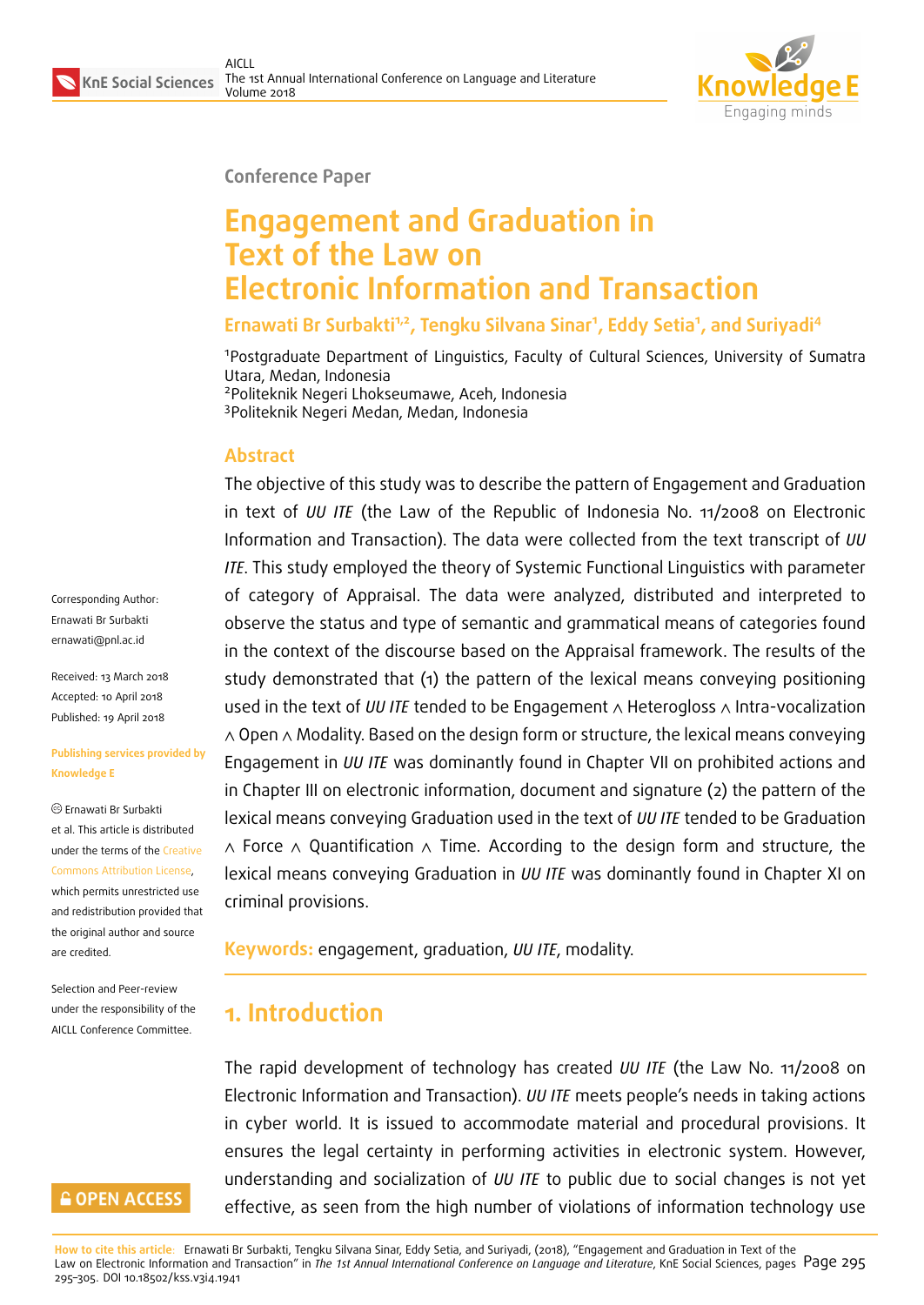[13]. The language in *UU ITE* is still difficult for public to understand. Some of the articles have ambiguous interpretation; thus, it was claimed to be revised in 2016, and the claim was granted. The author took *UU ITE* (the Law No. 11/2008 on Electronic Information [and](#page-10-0) Transaction) as the object of the study. The objective of this study was to describe the pattern of Engagement and Graduation in text of *UU ITE*. The analysis of Positioning and Graduation was applied to discover the essence of legal language and to enrich Indonesian Language in legal field. It did not only convey the linguistic functional system in *UU ITE*, but it also directly conveyed its social and cultural system. This study discussed the evaluation of language used in *UU ITE* by applying Functional Systemic Linguistics in the framework of Appraisal (Engagement and Graduation). Appraisal can be used to explore, explain and describe how language is used to evaluate, have belief, build textual personal and arrange positioning and interpersonal relationships [6].

# **2. Literature Review**

# **2.1. The law on electronic information and transaction**

*UU ITE* (the Law No. 11/2008 on Electronic Information and Transaction) is legally grounded on Article 5 paragraph (1) and Article 20 of the Constitution 1945 of the Republic of Indonesia. *UU ITE* is necessary to be implemented considering the Indonesia is one of the countries that use information technology today. It was validated in Jakarta on April 21, 2008 by the President of the Republic of Indonesia Dr. H. Susilo Bambang Yudhoyono. It was enacted in Jakarta on April 21, 2008 by the Minister of Law and Human Rights of the Republic of Indonesia, Andi Mattalata.

## **2.2. Appraisal of engagement**

The terminology of Engagemen is related to the speaker's/author's positioning in their language. Engagement uses language resources to place the speaker's/author's opinion related to the proposition and proposal contained in a language or text (Martin & White, 2005: 92). This system is related to who makes the evaluation in the text. There may be one or a number of opinions in a text i.e. the speaker's/author's opinion. The participation consists of monogloss and heterogloss. Monogloss indicates that it does not use or refer to other person's opinion. The terminology of Engagement is traditionally labelled as modality, polarity, evidentiality, intensification, attribution, concensus, consequence (White, 2003; [6]). The orientational framework of this Engagement is oriented more on the meaning in the context and rhetorical effect of a dialogue than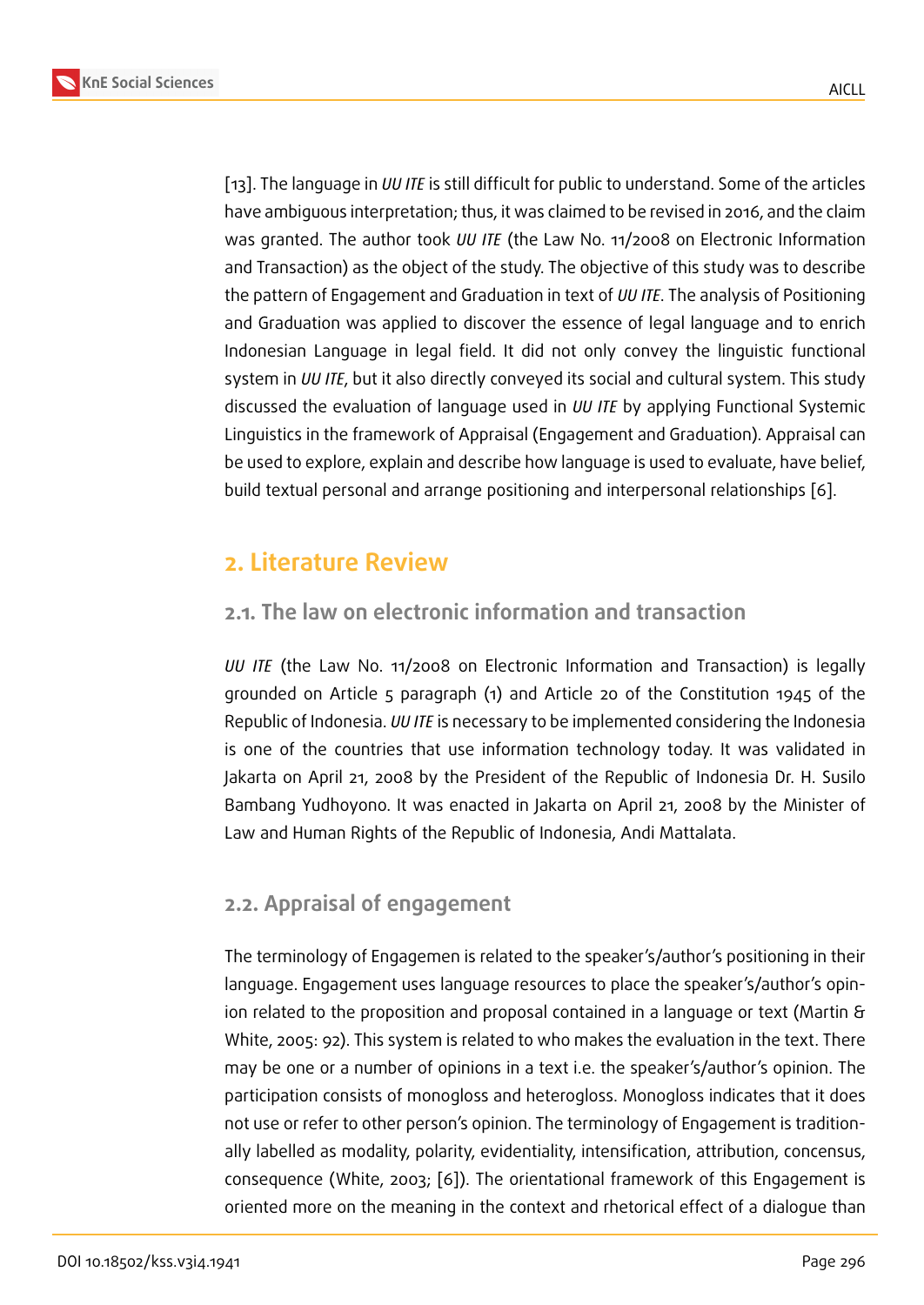

the grammatical forms. Consequently, it has differences in choosing locution lexically or grammatically to the referred text. The role in the text will create a meaning making process in which the speaker/author negotiates the relationships found in the text.

Martin & White (2005: 97-8) explain the indicators to assess Engagement in a text as follows.

• Denying: the textual voice positions itself as at odds with, or rejecting, some contrary position:

Examples:

(deny) negation (You don't need to do that)

(counter) concession/counter expectation (Although he eats all day long, he is still thin).

• Proclaim: by representing the proposition, textual voice; against, suppresses or rules out alternative positions: (concur) naturally…., of course…, obviously, …, admittedly…, etc; some types of 'rhetorical' or 'leading' question

(pronounce) I contend…, the truth of the matter is …, there can be no doubt that …etc.

(endorse) X has demonstrated that …,; As X has shown….etc.

• Entertain: represent the proposition explicitly as the grounded in its own contingent, individual subjectivity, authority voice which describes proposition. Example:

It seems, the evidence suggests, apparently, I hear.

Perhaps, probably, maybe, it's possible, in my view, I suspect that, I believe that, it's almost certain that…, may/will/must; some types of 'rhetorical' or 'explanatory' question.

• Attribute**:** By representing proposition as the grounded in the subjectivity of an external voice, the textual voice represents the proposition

Acknowledge: X said …, X believes…, according to X, in X's view.

Distance: X claims/emphasizes that…, it is rumoured that…

### **2.3. Appraisal of graduation**

Graduation is related to the use of language function of strengthening or weakening Attitude and Engagement connected by text (Martin & White 2005: 136). Attitude is frequently related to level. Therefore, Attitude can be strengthened or weakened. Gradability is generally the characteristic of Engagement system. In Engagement, meaning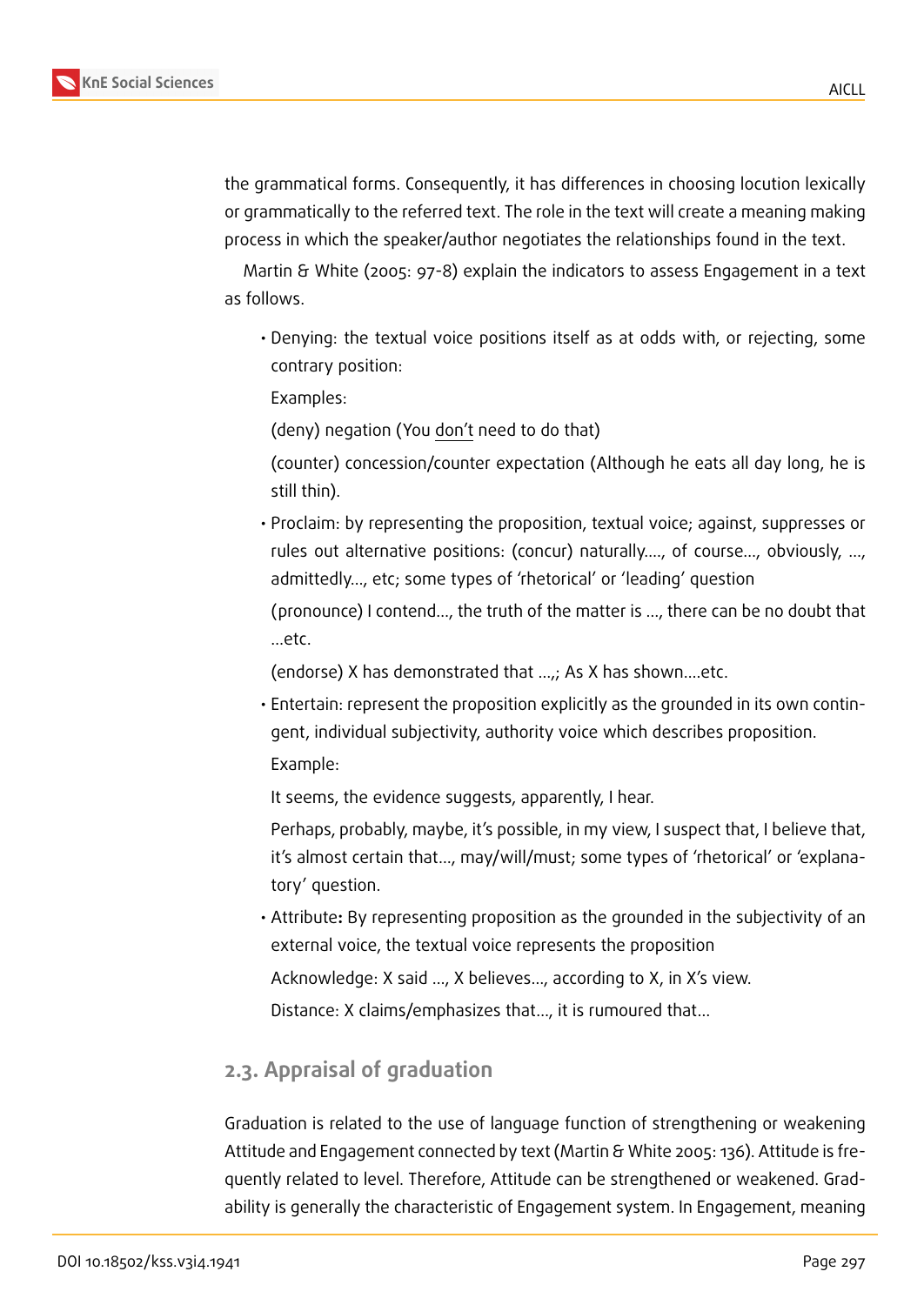

is scaled and it will be varied from one to another sub-system. Engagement values scale of speaker's/author's intensity level (Martin & White 2005: 135). Graduation consists of force and focus. Force is used to strengthen or weaken the evaluation level. Focus is used to sharpen and or smooth the quality of what is said.

**2.3.1. Force**

Force has two sub-categories; intensification and quantification. Force includes judgement on the level of intensity and as to amount (Martin & White, 2004: 140). Assesment on intensity can be used over quality (slightly stupid, extremely stupid), over process (the noise is slightly disturb us, the noise is greatly disturb us), over the verbal modalities of likelihood, usuality, inclination and obligation (eg *it's just possible that, it's very possible that*). Term of intensification is used to refer scale of quality and processes. Meanwhile, the term quantification provides for the imprecise measuring of number (eg a *few* miles, *many* miles) and imprecise measuring of the presence or mass of entities according to such features as their size, weight, distribution or proximity (eg *small amount, large amount; nearby mountain, distant mountain*). Moreover, Martin & White (2004: 141) divide intensification into two-class of grammatical, they are isolation and infusion. Isolation is related to assessment by using up-scaling/down-scaling realisation over quality. Infusion is related to assessment by using up-scaling/downscaling realisation over one of meaning aspect in singular term

### **2.4. Distribution of scale in isolation**

Up/down-scaling of qualities

[pre-modification of an adjective]

*A bit miserable, somewhat miserable, relatively miserable, fairly miserable, rather miserable, very miserable, extremely miserable, utterly miserable.*

[pre-modification of an adverb]

*Slightly abruptly, somewhat abruptly, fairly abruptly, quite abruptly, rather abruptly, very abruptly.*

Up/down-scaling of Verbal Processes

[adverbially modified verbal group]

*It's confusing me slightly, It's confusing me a bit, It's confusing me somewhat, It's confusing me greatly*

Up/down-scaling of modalities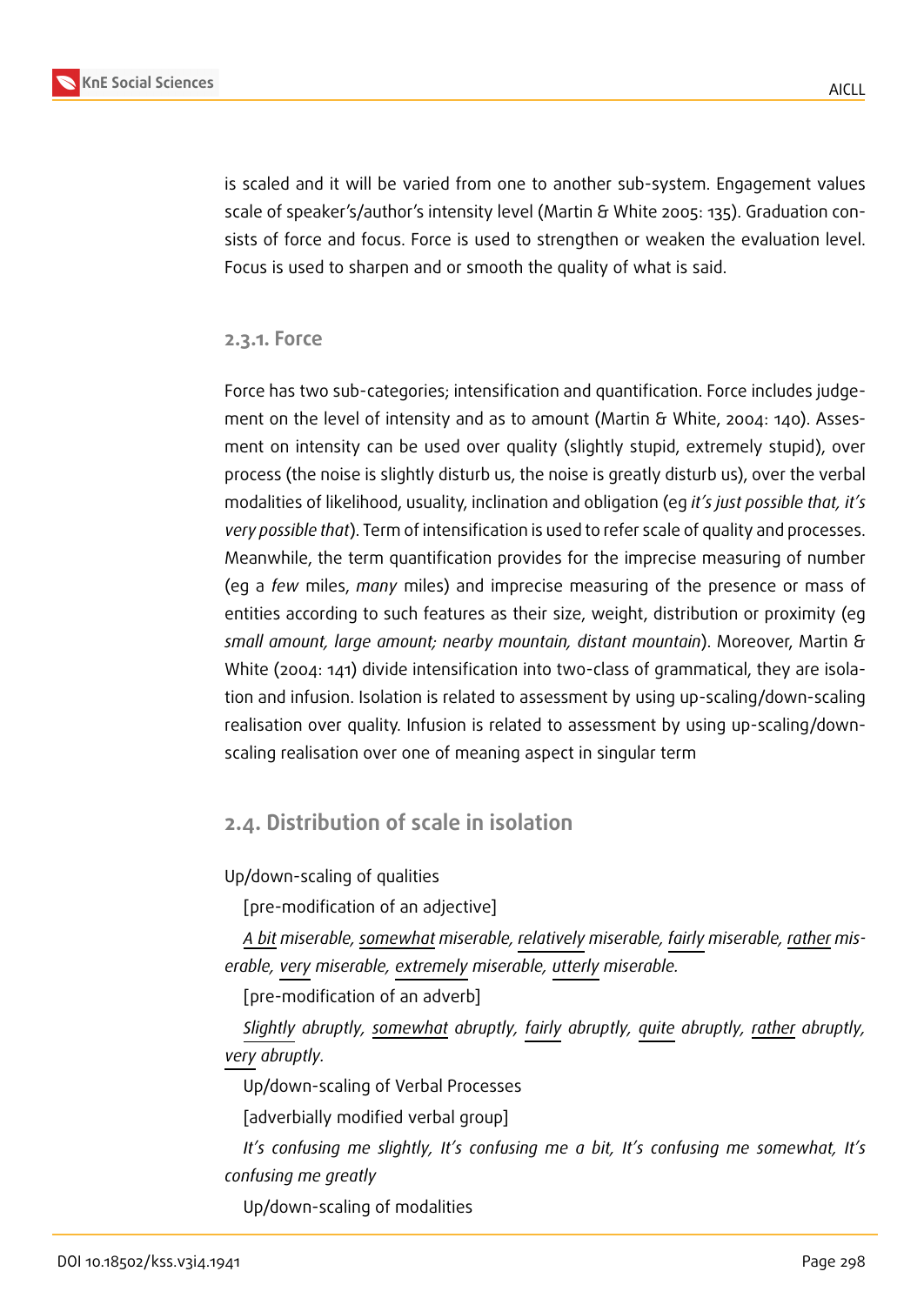

*quite possible, very possible quite often, very often, extremely often*

### **2.5. Distribution of scale in Infusion**

Quality

Contented, happy, joyous (she performed) competently, skilfully, brilliantly warm, hot, scalding. Processes *this disquieted me, this startled me, this frightened me, this terrified me* Modality *Maybe, probable, certain, rarely, occasionally, sometimes, often, always*

Next, quantification provide scale which related as to amount (size, weight, strength, amount) that includes time and space (how much is distributed, how long it ended) and estimates in time and space (how close, how new). According to Martin & White (2004), the semantics of this sub-system is complicated because in reality the entity of quality can be concrete (big fish, many fish, near fish) or abstract (big problem, lots of problems, little fear, great success).

**2.5.1. Focus**

Focus is part of graduation which function to sharpen and to soften Engagement. Example:

sharpen: a true father, a true friend soften: *They sort of play jazz, they are kind of crazy*.

# **3. Research Methods**

The research uses descriptive qualitative method. Descriptive method is a method used to analyze the collected data as it is and without any intention to make conclusions to be generalized (Sugiyono, 2010: 147).

**3.1. Data and resource of the data**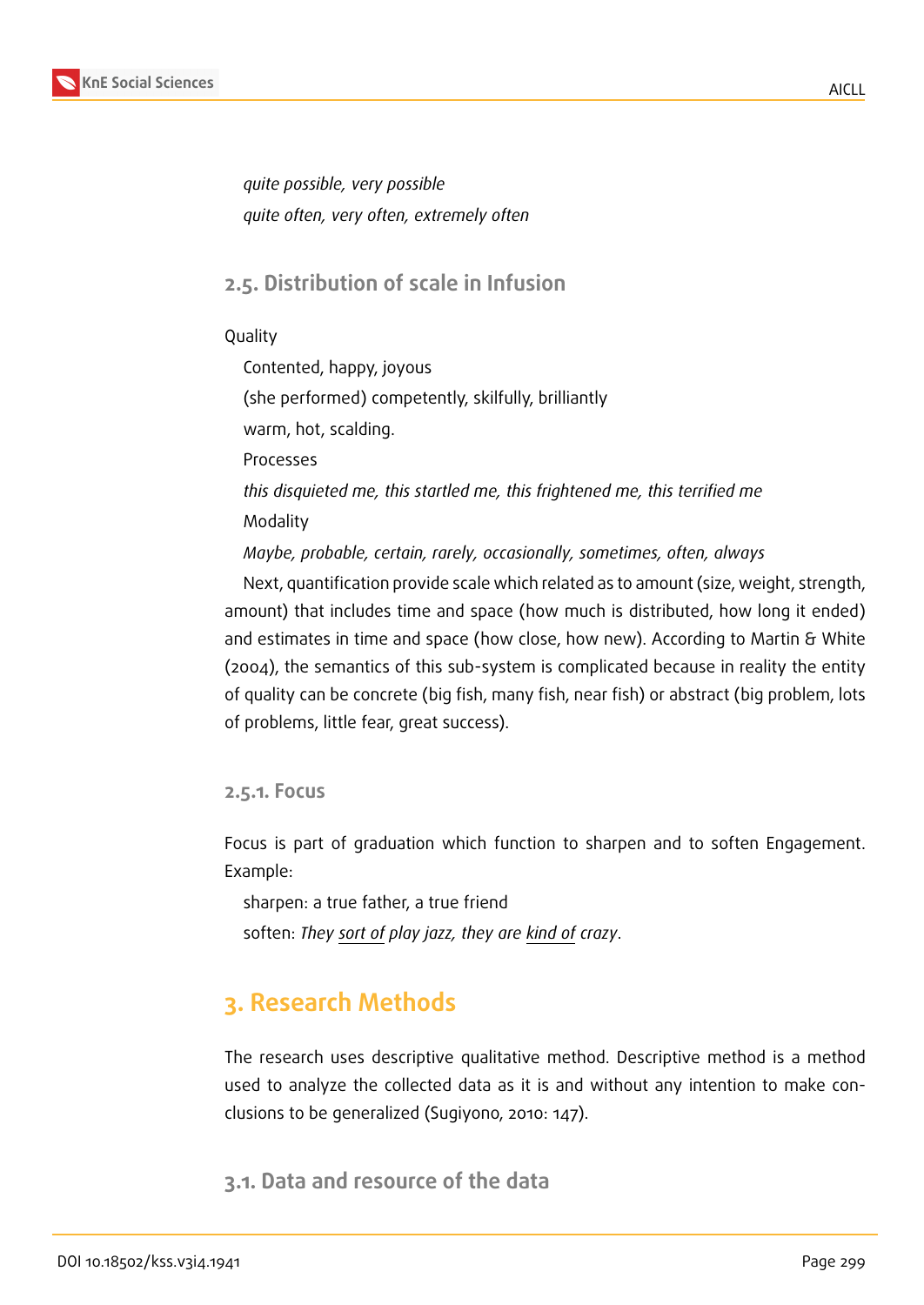### **3.1.1. Data**

The data of this study is the text transcription of the Law of the Republic of Indonesia No. 11/2008 on Electronic Information and Transaction. As a whole, the text of *UU ITE* consists of 4964 words. It consists of 25 pages. The stucture of *UU ITE* has Introduction, Chapter I General Provisions, Chapter II Principles and Purposes, Chapter III Information, Documentation, and Electronic Signatures, Chapter IV Electronic Certification and Electronic System Providers, Chapter V Electronic Transactions, Chapter VI Domain Names, Chapter VII Prohibited Acts, Chapter VIII Settlement of Disputes, Chapter IX The Role of Government and the Role of Communities, Chapter X Investigations, Chapter XI Criminal Provisions, Chapter XII Transitional Provisions, and Chapter XIII Closing Provisions. The data in this study are words, lexicons, phrases and clauses that are classified into: (1) Engagement sub-categories; monogloss and heterogloss (2) Graduation subcategories of force and focus.

### **3.1.2. Data resource**

The data resource of the study is text of *UU ITE* taken from the official site of the Constitutional Court of the Republic of Indonesia (MKRI) (www.mahkamahkonstitusi.go.id). Written document as the secondary data such as academic articles of ITE bill, the final report of law research on the effectivity of law number 11 year 2008 about *UU ITE*, and the legislation related to text of *UU ITE* become the object of study.

### **3.1.3. Method of data collection**

The method of data collection refers to Miles, M.B., Huberman, A.M. and Saldana, J. (2014). The data collection in this study is gathered from written documents related to the text of the *UU ITE*. The data of document text of the *UU ITE* is transcribed again and then performed the next steps (1) Assigning codes or themes to a set of documents. In this step the data of text transcription of the *UU ITE* is given a theme based on the text body structure of the *UU ITE* (2) sorting and sifting through these coded materials to identify similar categories, in this step the text transcription data of the *UU ITE* is classified according to the Appraisal subsystem (3) Isolating the categories to the field in the next wave of data collection. Alienate and mark text data that has been classified or categorized as a preparation for data collection as a whole. (4) Gradually elaborating a small set of generalizations, giving a brief description of the findings of the Engagement and Graduation subsystem.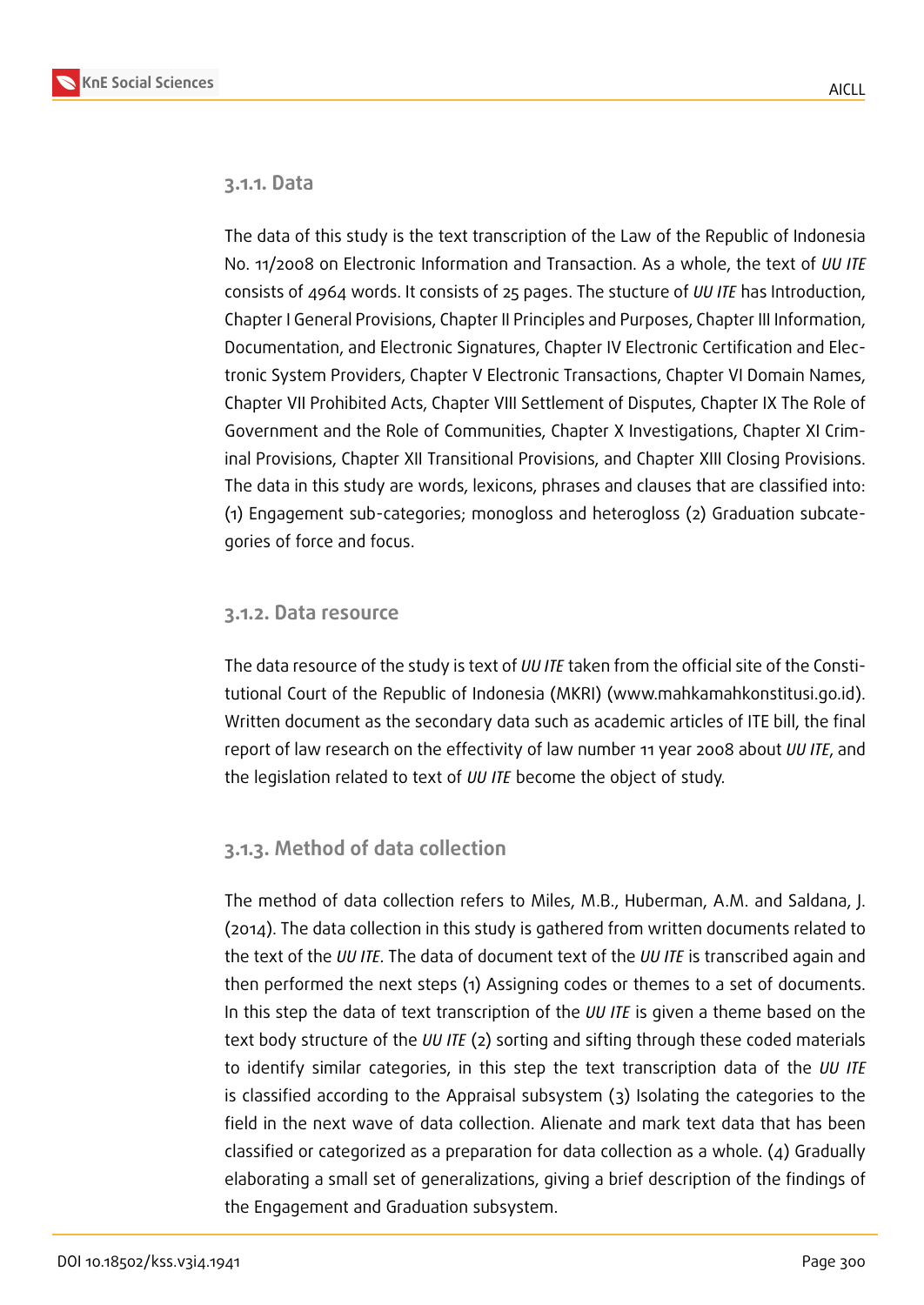

## **3.1.4. Technique of analysing data**

The process of analysing data had been started since the process of collecting the data. The process was analysed from all the available data, that is the text transcription of *UU ITE* Number 11 Year 2008. To answer the problem identifications, data analysis of the study referred to Miles, M.B., Huberman, A.M. dan Saldana, J. (2014). Data analysis consisted of three subprocesses which inter-related, thay are (1) data condensation, (2) data display, (3) conclusion drawing and verification.

The process of data condensation consisted of:

- 1. selecting is the process of selecting data of all text of *UU ITE*. The text was read thouroughly and carefully, then analysed. Then, the findings of appraisal pattern including words, lexicons, phrases and clauses of *UU ITE* were collected and marked or classified for the next process
- 2. focusing is the process of focusing data analysis over the text of *UU ITE* contained Appraisal
- 3. simplifying is to simplify Appraisal data. In simplifying process of finding data the writer classified based on the sub-system of Engagement and Graduation Appraisal
- 4. abstracting and transforming, to record and to organize carefully all the findings Engagement and Graduation Appraisal from the text transcription of *UU ITE*.

It is corresponded on Moleong's (2006: 247) which said that the process of analysis by reducing the data and executing abstraction. Then, they were organized in units. The units then were categorized on the next step. The units were categorized while coding. The final step of analyzing data is to check the lialibility of data (Moleong, 2006, 247). Seiddel (1998) in Moleong (2006: 248), also said that the process of analyzing data goes as follows: (1) notes that produces field notes, use codes in order to the source data can be traced, (2) collecting, sorting out, classifying, synthesizing, and indexing, (3) thinking in order to make the categories of data have meaning, searching, and finding patterns and relationships, and making general findings

# **4. Findings and Discussion**

### **4.1. Engagement**

From the findings of the study, the expressions of Appraisal in the texts of *UU ITE* are dominated Engagement than Graduation. It is found that the heterogloss element is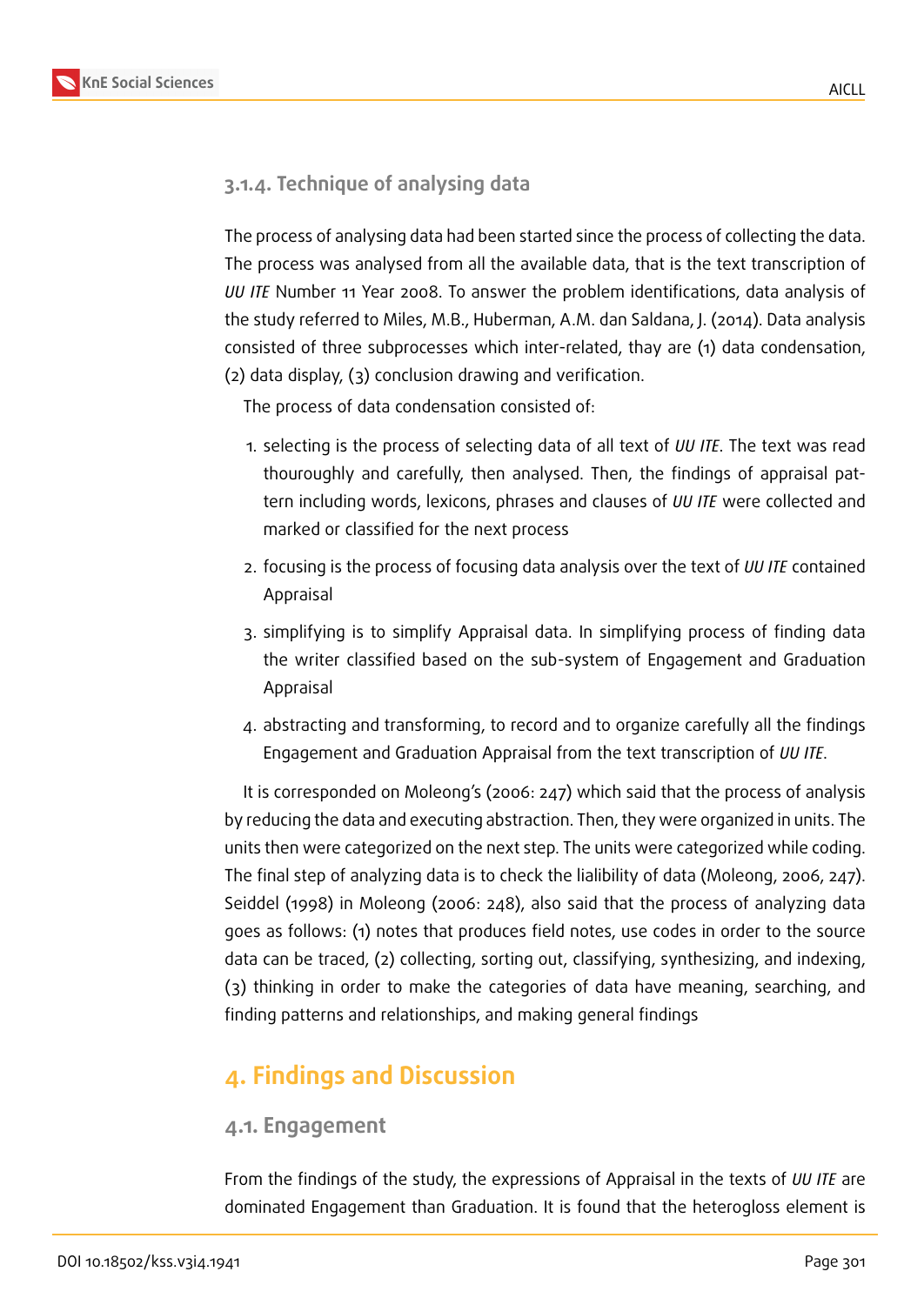used to utter the writer's sound. This shows how the writer use language resource to engage the writer's sound related to proposition and proposal brought by language in text of *UU ITE*.

| No | <b>Engagement System</b>                                     | Amount  |
|----|--------------------------------------------------------------|---------|
|    | Engagement: Heterogloss: extra-vocalization: asimilassion    | 19,58%  |
|    | Engagement: Heterogloss: intra-vocalization: close: proclaim | 4,89%   |
|    | Engagement: Heterogloss: intra-vocalization: open: modality  | 39,86%  |
|    | Engagement: Heterogloss: intra-vocalization: close: denial   | 34,96%  |
|    | Engagement: Heterogloss: intra-vocalization: open: sensory   | 0.69%   |
|    | Total                                                        | $100\%$ |

Table 1: The Recapitulation of Engagement System choice of *UU ITE*.

Based on the total of Recapitulation of Engagement System choice of *UU ITE*, it is found out that the most pattern of Engagement system, Engagement: Heterogloss: intra-vocalization: open: modality. The author of the *UU ITE* uses language to realize and express attitudes, views, judgments, and desires. The second system, Engagement: intravocalisation: close: denial.

The author of the *UU ITE* uses language to consider the author's position to express denial, statement, acceptance, and reference. For example, a sentence that describes the text of Engagement elements of the *UU ITE:*

- 1. Everybody who state rights, rights, reinforces an existing right, or refuses the rights of others under the existence of Electronic Information and/or Electronic Documents shall ensure that the Electronic Information and/or Electronic Documents present thereof shall be from eligible Electronic Systems under the Laws and Regulations
- 2. Every Person without the right who intentionally distribute and/or transmit and/or make accessible Electronic Information and/or Electronic Documents which has content that violate ethics.

Lexis *states, based on, must, and that* are resources for enganging the author's voice in Chapter III toward the informations documents, and electronic signatures found in chapter 7. There were lexis *based on* have different meaning on sentence of chapter 7. The first lexis *based on* contains meaning according to Electronic Information and/or Electronic Document. While the second lexis *based on* use the Legislation as the foundation for determining decisions. Lexis *state* has meaning of saying and expressing its rights. Lexis *must* has meaning: obligatory and have to in accordance with the legislation. Lexis *tha*t has meaning to strenghten the contents and descriptions of statement of rights, strengthen the rights, or deny the mandatory rights in accordance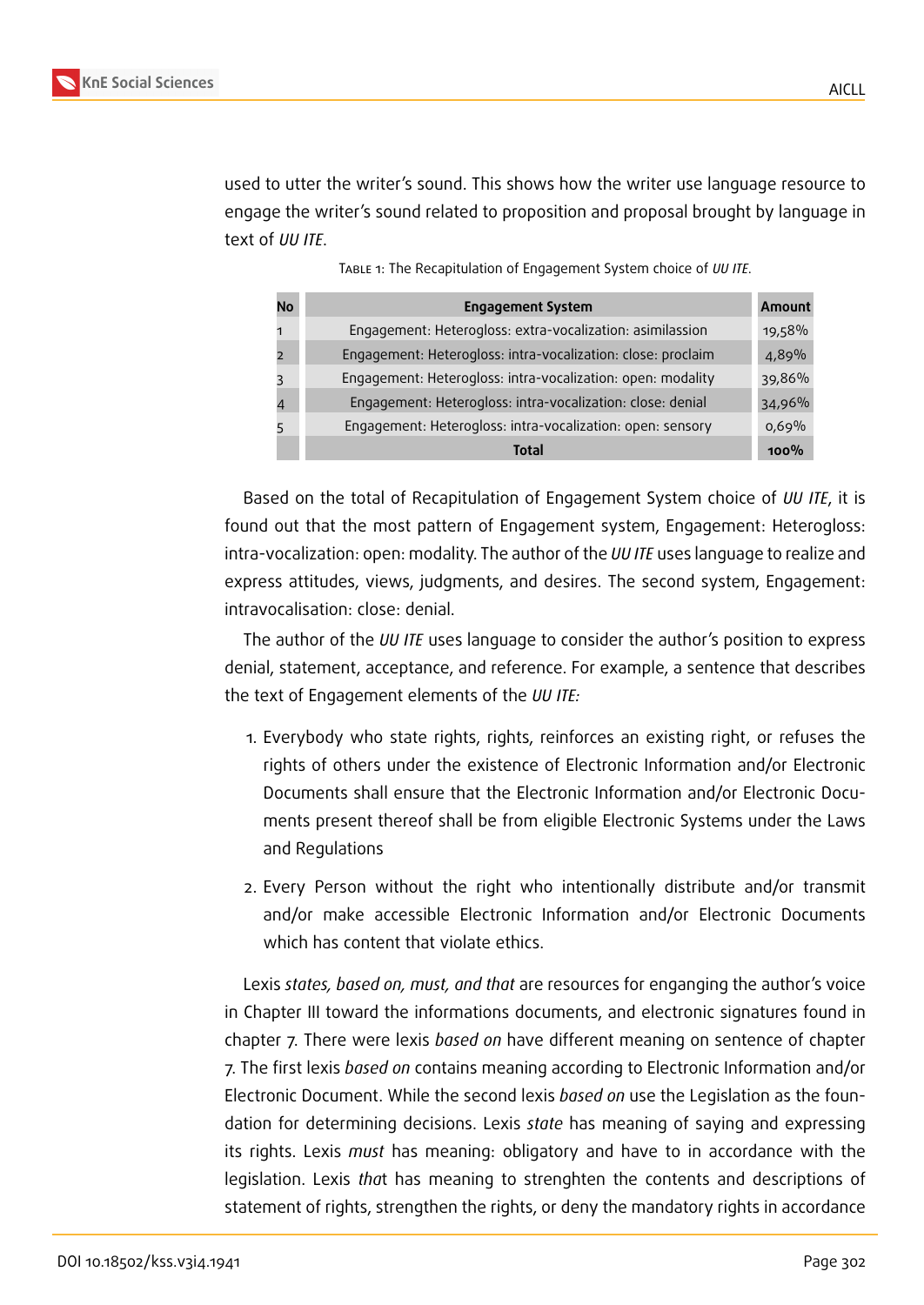with the legislation. Lexis *without* is a denial lexis that has a meaning no rights legally or act illegally. Lexis *may* indicate modality which means act illegally or act that make people receive Electronic Information and / or Electronic Documents that contains moral violations.

Lexis above have each contexts with the Engagement as follow:

| <b>Leksis</b> | <b>Engagement System</b>                                     |
|---------------|--------------------------------------------------------------|
| State         | Engagement: Heterogloss: intra-vocalization: close: proclaim |
| Based on      | Engagement: Heterogloss: extra-vokalization: assimilation    |
| Must          | Engagement: Heterogloss: inter: open: modality               |
| that          | Engagement: Heterogloss: ekstravokalisasi: asimilasi         |
| without       | Engagement: Heterogloss: intra-vocalization: close: denial   |
| may           | Engagement: Heterogloss: intra-vocalization: open: modality  |

Table 2: The draft or structure of the *UU ITE*.

Based on the draft or structure of the *UU ITE*, Engagementis dominated on Chapter VII about prohibited acts with 21,67% Engagement systems. The second most common appraisal of Engagement expression is on Chapter III abiut electronic signatures, documents and information, with 20,29% Engagement systems.

### **4.2. Graduation**

Graduation provides descriptions of the use of language function to strengthen or soften attitude Engagement which related to text of *UU ITE*. Based on the research results of the *UU ITE*, it is found that the force or power which is the resource to strengthen and weaken the most dominant evaluation level of the focus is a source to sharpen or soften the quality of the *UU ITE*.

| <b>No</b> | Sistem Graduasi                             | Jumlah   |
|-----------|---------------------------------------------|----------|
|           | Gradution: Force: intensification: degree   | $2,32\%$ |
|           | Gradution: Force: intensification: methapor | 5,81%    |
| 3         | Gradution: Force: quantification: number    | 27,90%   |
|           | Gradution: Force: quantification: space     | 12,79%   |
| 5         | Gradution: Force: quantification: time      | 39,53%   |
|           | Graduation: Focus: sharpen                  | 12,79%   |
|           | <b>Total</b>                                | $100\%$  |

Table 3: The Recapitulation of Graduation System choice of *UU ITE*.

Based on recapitulation of Graduation System choice of *UU ITE*, the expressions of Graduation Appraisal appear mostly in the pattern Graduation: Forsa: quantification: time. The emergence of this graduation system based on the draft or structure of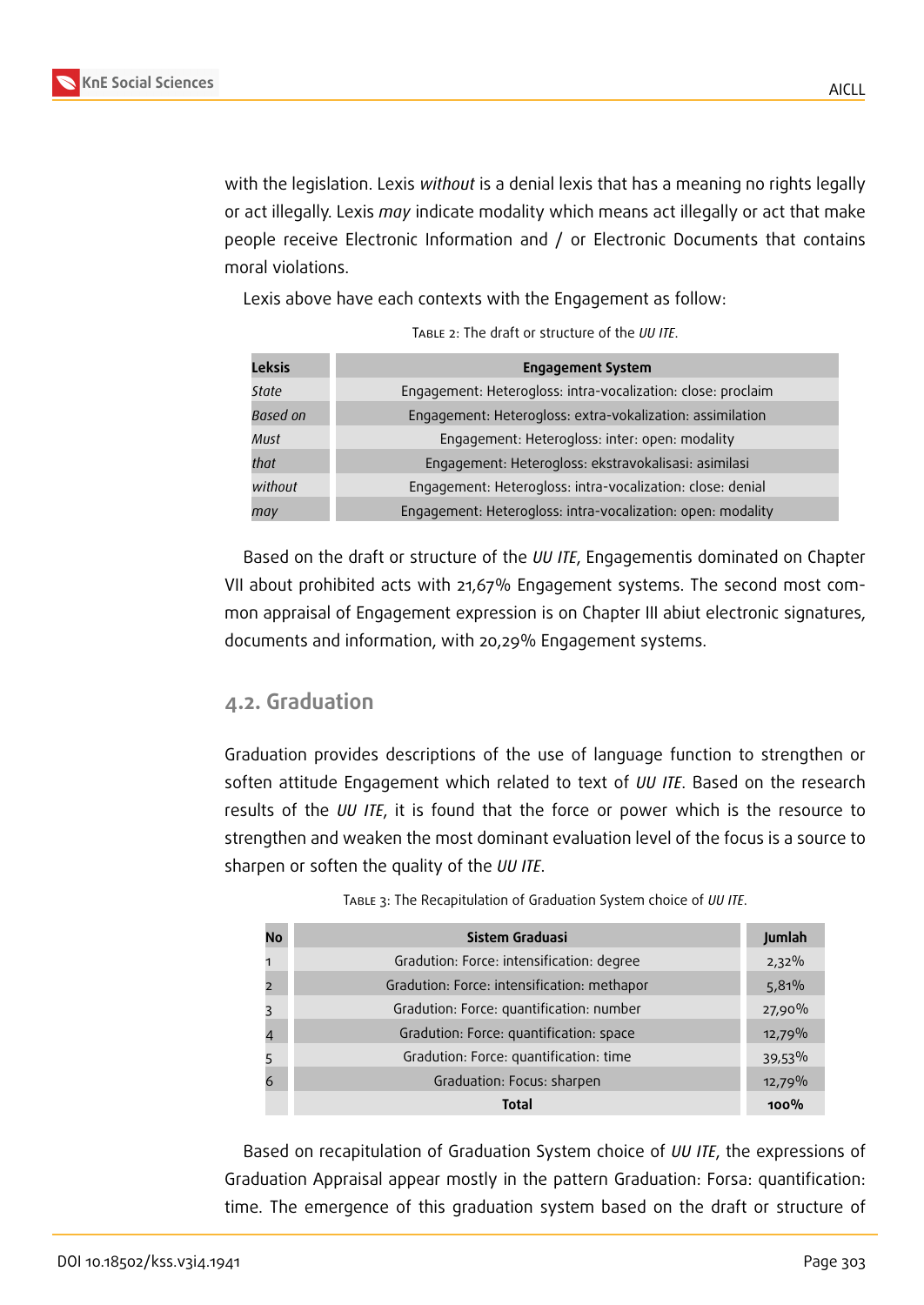the *UU ITE* is dominated in Chapter XI on the criminal provisions of 37,20% graduation systems. As an example illustrating the Graduation system of the *UU ITE*.

- 1. The Government Regulation shall be stipulated no later than 2 (two) years after the enactment of this Law
- 2. Utilization of Information Technology and Electronic Transactions conducted for aiming to educate the life of the nation as part of the world information society.
- 3. Electronic Information and/or Electronic Documents and/or prints are (1) valid legal evidence.

Leksis *2 (two) years* and *after legalized are* lexis time. Both lexis' both quantify the granting time scale to strengthen and weaken the text evaluation level of the *UU ITE*. Leksis educated life of the nation is a lecture metaphor with intelligent meaning in solving the problem. Legitimate lexis is the lexis of sharpening or reinforcing the proposition with the meaning of legal evidence in accordance with its truth. The Graduation System of the lexis above varies in context. The Graduation System is as follows.

| <b>Lexis</b>                      | <b>Graduation system</b>                                                 |
|-----------------------------------|--------------------------------------------------------------------------|
| Two years                         | Graduation: Force: kuantification: time                                  |
| After legalised                   | Graduation: Force: kuantification: time                                  |
| To bright the people's life legal | Graduation: Force: intensification: methapor Graduation: Focus:<br>sharp |

TABLE 4: The Graduation System of Lexis.

# **5. Conclusion**

The results show that (1) the tendency of use pattern of Engagement lexis in the text of *UU ITE* is Engagement ∧ Heterogloss ∧ open ∧ intra-vocalization ∧ modality. Based on the design pattern of the *UU ITE*, Engagement lexis is dominated in Chapter III Information, Documents, and Electronic Signatures and Chapter IV Prohibited Actions. (2) the tendency of use pattern of Graduation lexis in the text of *UU ITE* is Graduation ∧ force ∧ quantification ∧ time. Based on the design of *UU ITE*, Graduation lexis is dominated in Chapter XI of the Criminal Provisions.

# **References**

[1] Bednarek, Monika. (2006). *Evaluation in Media Discourse: analysis of a newspaper corpus.* London: Continuum.